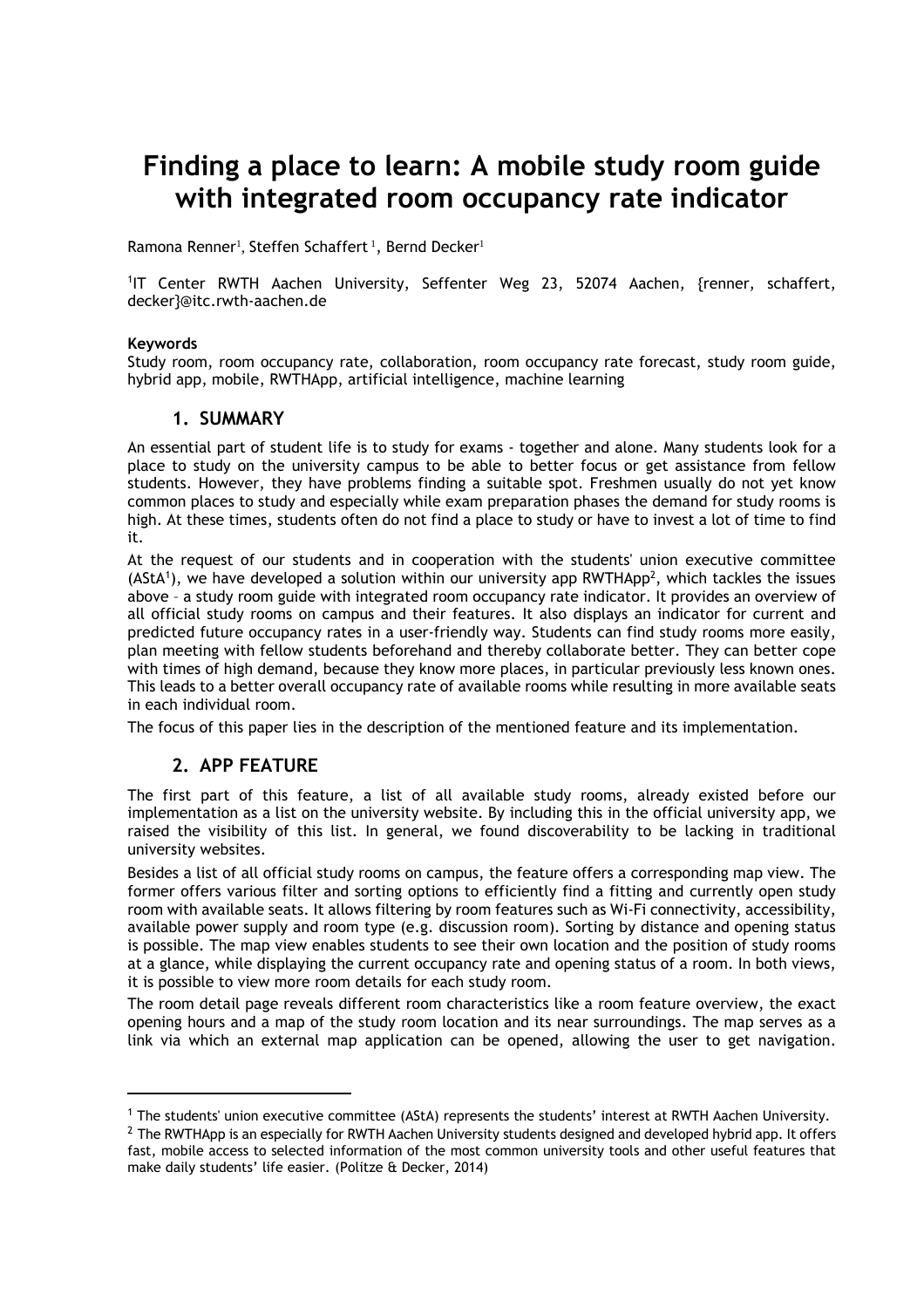Furthermore, the page provides not only the current but also the hourly estimated room occupancy rate for the next three days in form of graphs.

Lastly, a feedback view is available to collect data for a continuous improvement of the calculated occupancy rate indicator. Users can provide feedback whether the current occupancy rate is greater or less than the one displayed or report the exact number of students in a particular room.

# **3. DETERMINATION OF CURRENT AND FUTURE ROOM OCCUPANCY RATE**

Nowadays almost every student carries one or more mobile devices. Most of these devices are permanently connected to the internet. While students are on the campus, they usually use the university Wi-Fi "eduroam". This enables us to estimate the current occupancy rate of study rooms based on the number of currently registered devices at access points near a particular room. This number of devices can then be used to get an estimation for the number of students currently in a room.

To do this, the algorithm divides the number of registered devices per access point by an empirically determined constant. This constant weighs in factors like multiple devices per user and overlaps between access point ranges.

All mentioned metrics do not entail any personal information for privacy reasons. Because of this, the user count has to be estimated and cannot be directly retrieved.

The values for future time slots are determined by a machine learning algorithm using the past occupancy rates as base data to predict future occupancy. With this approach, the forecast takes not only weekdays and periods into account, but also lecture and lecture-free periods (Selzer, Asteriadis, & Politze, 2017)

# **4. OUTLOOK**

The number of devices currently connected to an access point, as described above, is an exact number. Inaccuracies come into the algorithm when converting this to the number of users and relating this data to a specific room. Currently, this calculation uses a constant conversion factor. By using the feedback provided by users, it should be possible to improve the conversion with the help of machine learning algorithms.

Moreover, the displayed study room information is curated in a list only for this purpose. This leads to duplicate data especially when it comes to the base information of a room like its location. In the past, this lead to inconsistencies when rooms were removed as study rooms in an internal system but not on the public list. In the long-term, the study room feature will instead use data offered by the university-wide room management system. This, however, requires changes in the management system.

# **5. REFERENCES**

Politze, M., & Decker, B. (2014). RWTHApp: from a requirements analysis to a service oriented architecture for secure mobile access to personalized data. In J. Bergström. Umeå, Sweden.

Selzer, S., Asteriadis, S., & Politze, M. (2017). Prediction of learning space occupation through WLAN access point data using Kalman filter and gradient boosting regression. IEEE.